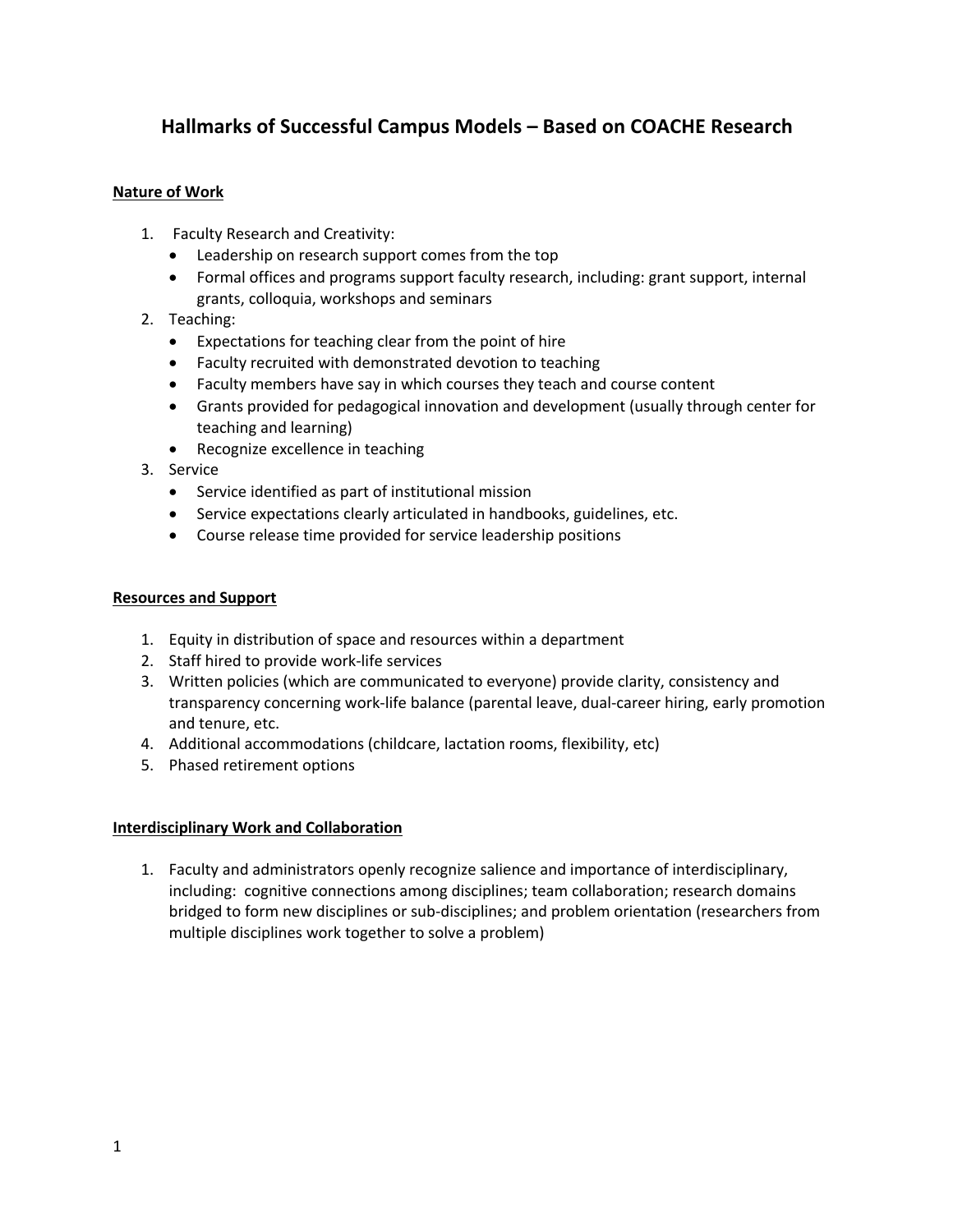## **Mentoring**

- 1. Ensure mentoring for assistant and associate professors.
- 2. Promote mutual benefits for mentee and mentor alike.
- 3. Mentoring that meets individuals' needs providing multiple paths to mentors on faculty's own terms.
- 4. Transparency important to women and faculty of color so written, department-sensitive guidelines helps mentors/mentees
- 5. For underrepresented faculty groups, find mentors with similar backgrounds (which may include using mentors from other departments)
- 6. If possible, reward mentors through stipends, course release or other avenues of recognition
- 7. Evaluate quality of mentoring (with both mentors and mentees part of the process).

# **Tenure and Promotion**

- 1. Be direct with faculty (starting with interviews) regarding promotion and tenure expectations and reinforce in writing and discuss in orientation
- 2. Provide definitions of components considered in promotion/tenure of things like collegiality, outreach and service and identify how they will be measured
- 3. Provide written information about where to find everything needed regarding tenure and promotion processes
- 4. Conduct year-long faculty orientations and workshops to support effective teaching and research throughout years as assistant and association professors
- 5. Host Q&A sessions or provide other venues where pre-tenure faculty can safely ask difficult questions
- 6. Teach department chairs to deliver plenty of feedback annually and more thoroughly in third or fourth year reviews. Written summaries are particularly important to women and underrepresented minorities.
- 7. Provide sample dossiers to pre-tenure faculty and sample feedback letters
- 8. Ensure open doors for early-career faculty to chairs and senior faculty members in the department
- 9. Be cognizant of the workload placed on associate professors
- 10. Provide mentors

# **Appreciation and Recognition**

- 1. Have mechanisms in place to ensure that faculty contributions are being shared with leaders and colleagues.
- 2. Cultivate a culture of recognition by creating ways for students, faculty and leaders to aggregate and highlight accomplishments of faculty.
- 3. Chief academic officer should get to know the faculty in a variety of forums (brown bag lunches, workshops, etc)
- 4. Deans and chairs should make opportunities to showcase faculty work, share kind words, etc.
- 5. Celebrate faculty work at some point every year.
- 6. Provide department chairs with guidelines to form nominating committee of two faculty (rotating) responsible for putting forward colleague's names for recognition.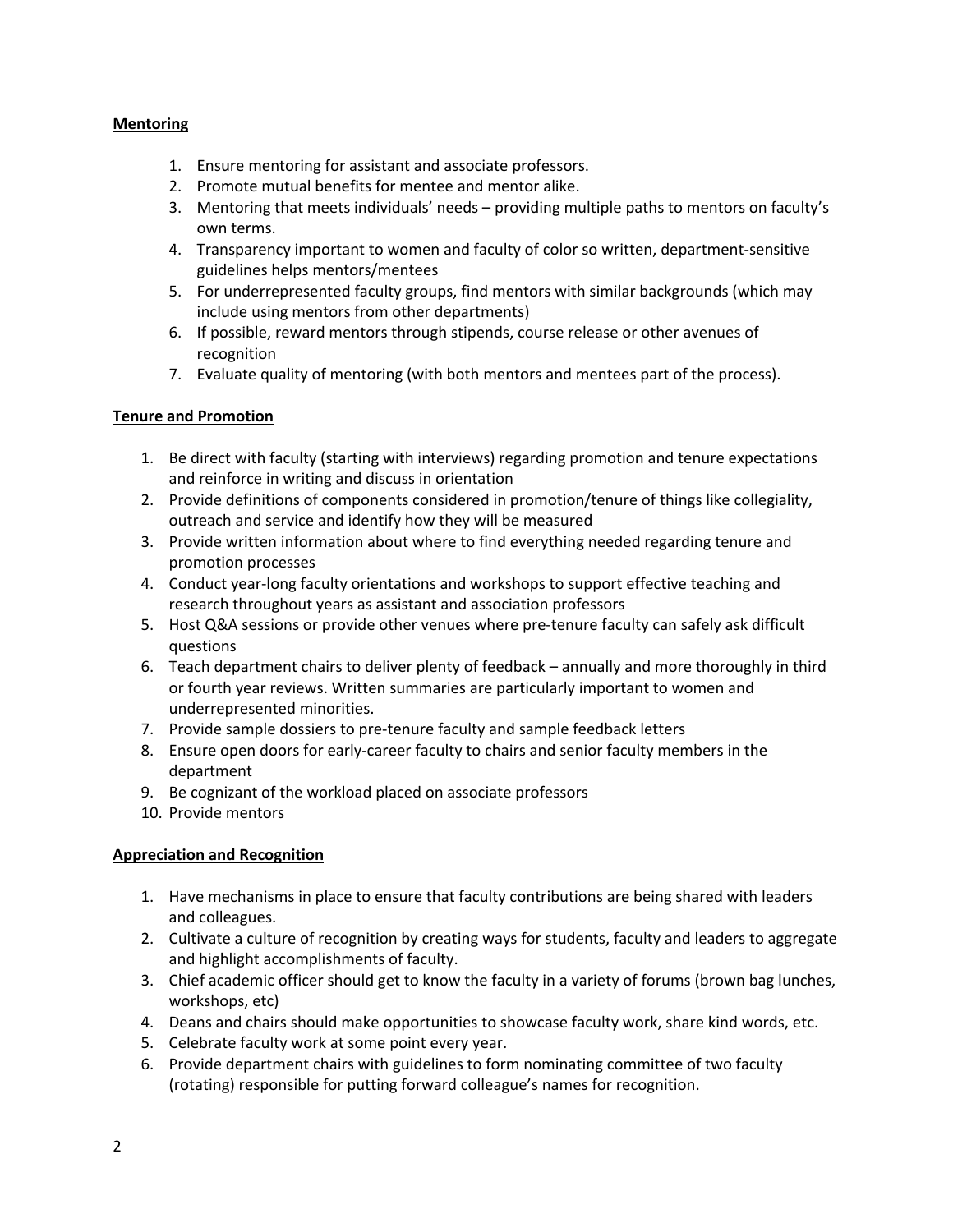### **Retention and Negotiation**

- 1. Based on COACHE results, suggest improvements for chair training and development in the handling of faculty intent to leave
- 2. Identify any renegotiation patterns or pressures with respect to disciplinary cultures, gender and URM status
- 3. Educate Deans and Chairs about efficacy of "home field advantage" in preemptive retention actions and counteroffers
- 4. Provide fundable propositions for interactions with foundations
- 5. Create compelling cases to donors in the name of retaining the best and brightest talent
- 6. Offer poignant anecdotes backed by sound research in support of apprirations requests to the legislature

### **Institutional Leadership**

- 1. Share COACHE and other results across campus (even if ratings are low). Embrace reality and promise changes,
- 2. Ensure that resources are allocated effectively to support changes in faculty work, including guidelines for tenure/promotion,
- 3. Be transparent especially about changes to institutional priorities and resource allocation
- 4. Consistent messaging is pivotal to strong leadership
- 5. Priorities must be communicated visa multiple channels, media and venues. Develop communication plan that considers how all faculty get information. Provide consistent, welldesigned management training for institutional and department leaders.
- 6. Provide Chairs with a "Chair Handbook" and web portal with "one stop shopping" on mentoring strategy, career mapping tolls and access to advice from peers.
- 7. Create opportunities for chairs to convene to discuss best practices, innovations and shared struggles and then invite them to share results with senior administrators

### **Shared Governance**

- 1. Develop and publish clear guidelines for governance that detail decision-making processes and articulate the specific roles and responsibilities of everyone.
- 2. Foster a culture of transparency around decision-making.
- 3. Design governance practices that promote interactions across different stakeholder groups.
- 4. Adopt governance practices that invite broad participation.
- 5. Encourage candid expression of diverse perspectives on institutional issues
- 6. Build internal leadership capacity
- 7. Start a conversation about the effectiveness and efficiency of existing governance practices
- 8. Celebrate results